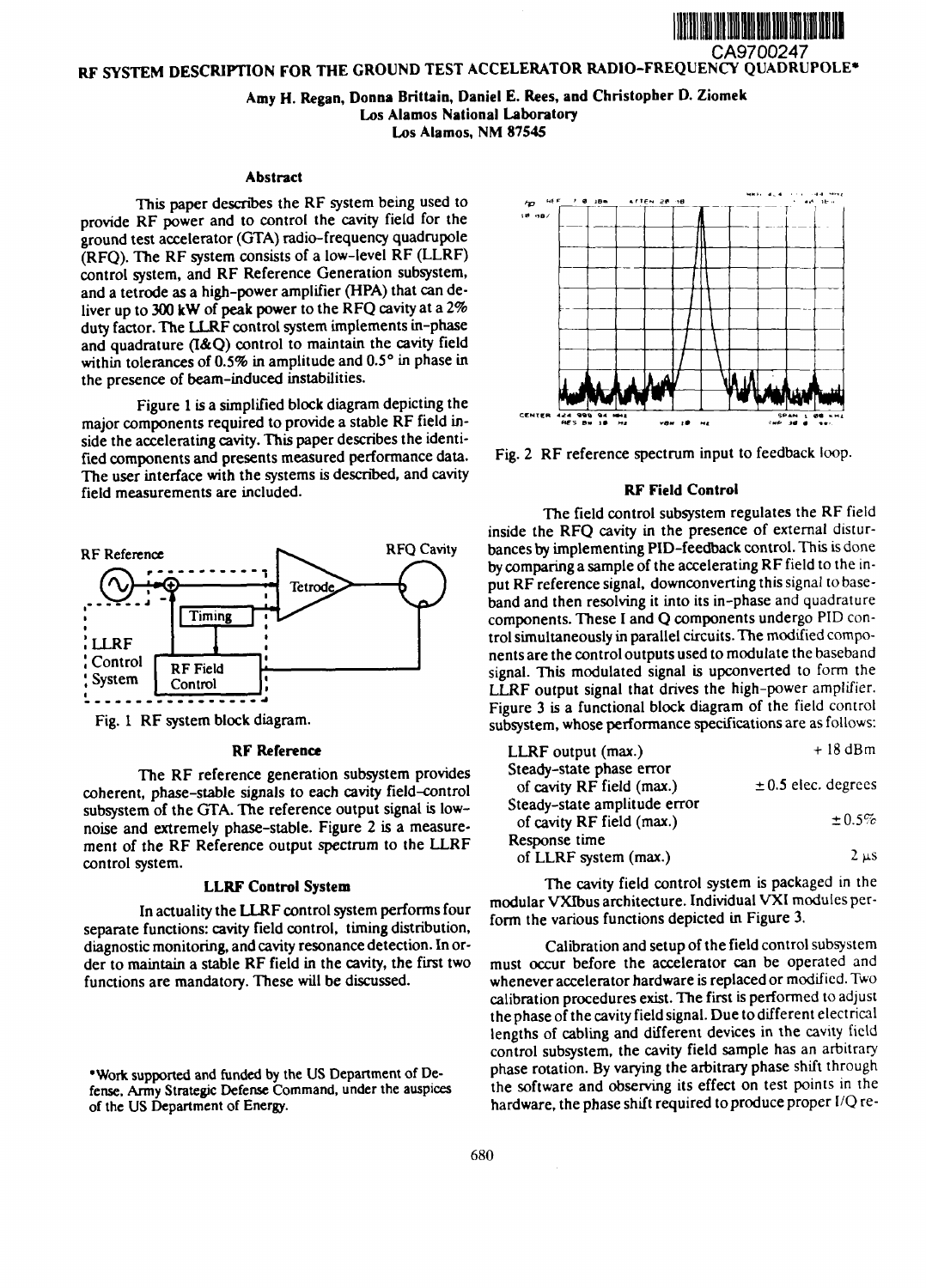

Fig. 3 Functional block diagram of cavity field control system.

lationships is obtained. This phase shift differs with operating setpoint, so a table of proper phase set points is experimentally determined.

The second setup procedure that must take place is the creation of a gain-scheduling table. All of the gains, setpoints, and initial conditions in the control system can be altered by the operator. The gain-schedule table provides data for an interpolation algorithm that automatically calculates these control parameters for any given operating setpoint and is created prior to accelerator operation. This table accounts for any non-linearities within the cavity-fill sequence and within the tetrode amplifier. Creation of the gain-scheduling table requires manual experimentation by an expert user in order to determine proper field control parameters for various operating setpoints. As the parameters are adjusted and determined, the control software enters them into the gain-scheduling table. Again, this procedure involves both interfacing with the hardware through VXI module front panel test points and use of the control software via a workstation.

## **Timing**

The GTA requires synchronous clocks and triggers for the various components of the RF system. These signals are generated within the timing subsystem and are distributed throughout the components. Each field control VXI module incorporates these signals locally, in circuitry based primarily upon the Analog Devices Am9513A system timing controller. The properties of each internal timing signal can be modified through the software. In addition, some modules transmit external timing signals. For example, the HPA RF gate is specified by the operator and is transmitted via a fiber optic cable to the tetrode amplifier. This gate provides an operating window for the HPA driver.

## **High-Power Tetrode Amplifier**

The high-power tetrode amplifier is a three-stage amplifier designed to deliver up to 300 kW of RF power at 425 MHz to the RFQ for 2-ms pulse durations at pulse repetition rates up to 10 Hz. The amplifier consists of an 800-W solid-state driver, which has approximately 45 dB of gain, followed by an air-cooled, 14-kW triode cavity amplifier and

a water-cooled Burle 4616 tetrode amplifier, which has a gain of approximately 20 dB and an average anode dissipation of approximately 30 kW. In the GTA application the water-cooled tetrode is operated so that the pulsed saturated output power is approximately 350 kW. However, in shortpulse applications (100  $\mu$ s), an output of up to 700 kW of peak power has been achieved from the same amplifier architecture with only a 20% change in operating condition and slight cavity modifications. Table 1 includes the operating conditions for the final stage of the tetrode amplifie.

## **Table 1**

#### **Burle 4616 Tetrode Operating** Conditions

| DC Plate Voltage                 | 19.000 V         |
|----------------------------------|------------------|
| DC Screen Voltage                | 1800 V           |
| <b>Grid Bias</b>                 | $-300$ V         |
| DC Plate Current                 | 25.8A            |
| DC Screen Current                | $1.0\ A$         |
| DC Grid Current                  | .04A             |
| DC Cathode Current               | 26.84A           |
| Fundamental Peak Plate Current   | 43.3A            |
| Fundamental Peak Cathode Current | 45.3 A           |
| Peak Plate Swing                 | 14.000 V         |
| Peak Grid Swing                  | 300 V            |
| Peak Plate Dissipation           | 178.1 kW         |
| Peak Screen Dissipation          | 1800 W           |
| Peak Output Power                | $300 \text{ kW}$ |
|                                  |                  |

Figures 4 and 5 represent data taken from some of the latest measurements from the amplifier development for the Superconducting Supercollider. The operating conditions for these measurements differ from those described above in that the anode voltage is 25 kV, the screen voltage is 2200 V, the dc and fundamental current levels are higher due to a higher drive level, and the operating frequency is 427.6 MHz. Figure 4 shows the power transfer characteristic of the amplifier. Note that the input/output characteristics are linear over the range of interest (0-300 kW). This is achieved by operating the first stage class A. The second stage is also operated class A through the use of cathode modulation. The final stage is operated class AB. Figure 5 shows the bandwidth of the amplifier, illustrating a 3-dB bandwidth of approximately 1 MHz at 427.6 MHz.



Power input to solid-state amplifier (mW) Fig. 4 Amplifier power transfer characteristics.